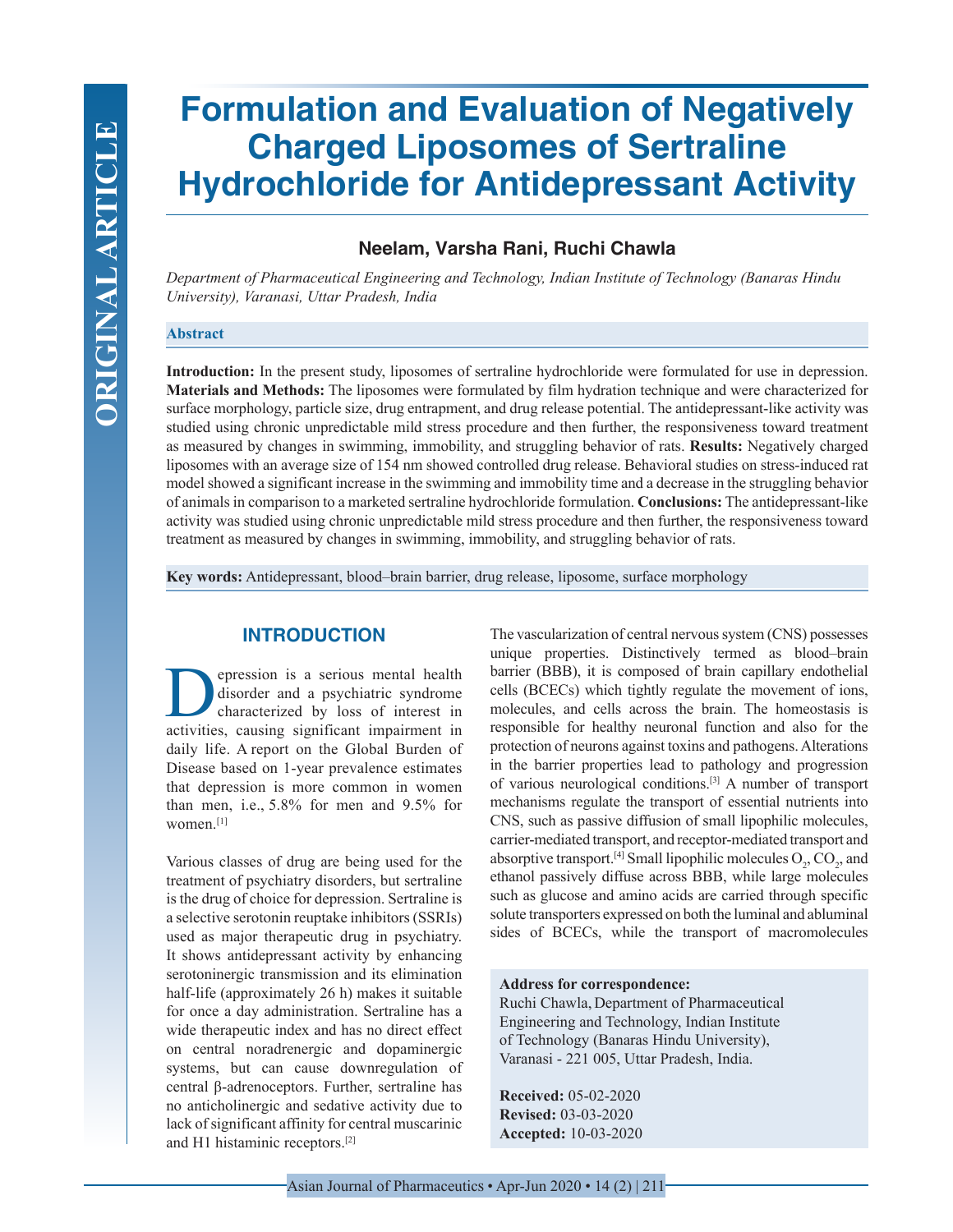Neelam, *et al*.: Formulation and evaluation of negatively charged liposomes of sertraline hydrochloride for antidepressant activity

such as insulin and transferrin across BBB occurs through receptor-mediated endocytosis. ATP-dependent efflux pumps such as breast cancer resistance protein and P-glycoproteins characteristic of BCECs are capable of transporting a diverse range of substances to brain.[5,6]

Liposomes are lipid bilayered membrane structures formulated with relatively biocompatible and biodegradable lipids, providing the ease of encapsulation of lipophilic drugs, either in the phospholipid bilayer or at the bilayer interface.[7] The biodistribution of liposomes is influenced by surface hydration and charge density, size, and fluidity of bilayer membrane.[8,9] Serotonin hydrochloride exhibits poor permeability across BBB, so drug carriers which can exploit the transcellular transport through circulating mononuclear phagocytic cells and transfer it to brain can play a potential role in increasing the availability of drug in brain.[10,11] With this idea, negatively charged liposomes of sertraline hydrochloride were prepared using cholesterol, HSPC (hydrogenated soy phosphatidylcholine), and DMPG (dimyristoylphosphatidylglycerol sodium salt) for delivery to brain for the treatment of depression.

## **MATERIALS AND METHODS**

#### **Materials**

Materials required for the preparation of liposomes were cholesterol, hydrogenated soy

phosphatidylcholine-L-α-phosphatidylcholine, hydrogenated (Soy) (HSPC), and 1,2-dimyristoyl-sn-glycero-3 phosphoglycerol sodium salt (DMPG). Cholesterol, HSPC, and DMPG were provided as a gift sample by Lipoid GmbH, Germany. Sertraline hydrochloride was obtained as a gift sample from Matrix Laboratories Ltd., India. Chloroform and methanol were purchased from Merck, India. Dialysis bag membrane (cellulose membrane mol. wt. cutoff 12–14,000 Da) was purchased from HiMedia, India. All solvents used were of HPLC grade. Sertraline hydrochloride tablets (dose 25 mg) were purchased from the market.

Atomic force microscopic (AFM) studies were performed by NT-MDT AFM instrument present in Central Instrument Facility Centre, IIT (BHU), Varanasi. The samples were prepared by adding a drop of liposomal formulation on a microscopic slide which was then air dried and examined in 40x resolution mode in AFM.

## **Preparation of liposomes of sertraline hydrochloride**

Liposomes of sertraline hydrochloride were prepared by lipid film hydration technique with modification.[12] Mixture of chloroform and methanol taken in a ratio of 9:1 was used to dissolve 20 mg drug along with 137.7 mg of DMPG, 146.95 mg of HSPC, and 54.37 mg of cholesterol in a round bottom flask (250 ml, Quickfit neck B-24). Organic solvent was then removed using a rotary evaporator (IKA, China)



**Figure 1:** Chronic unpredictable mild stress procedure for the induction of depression in animal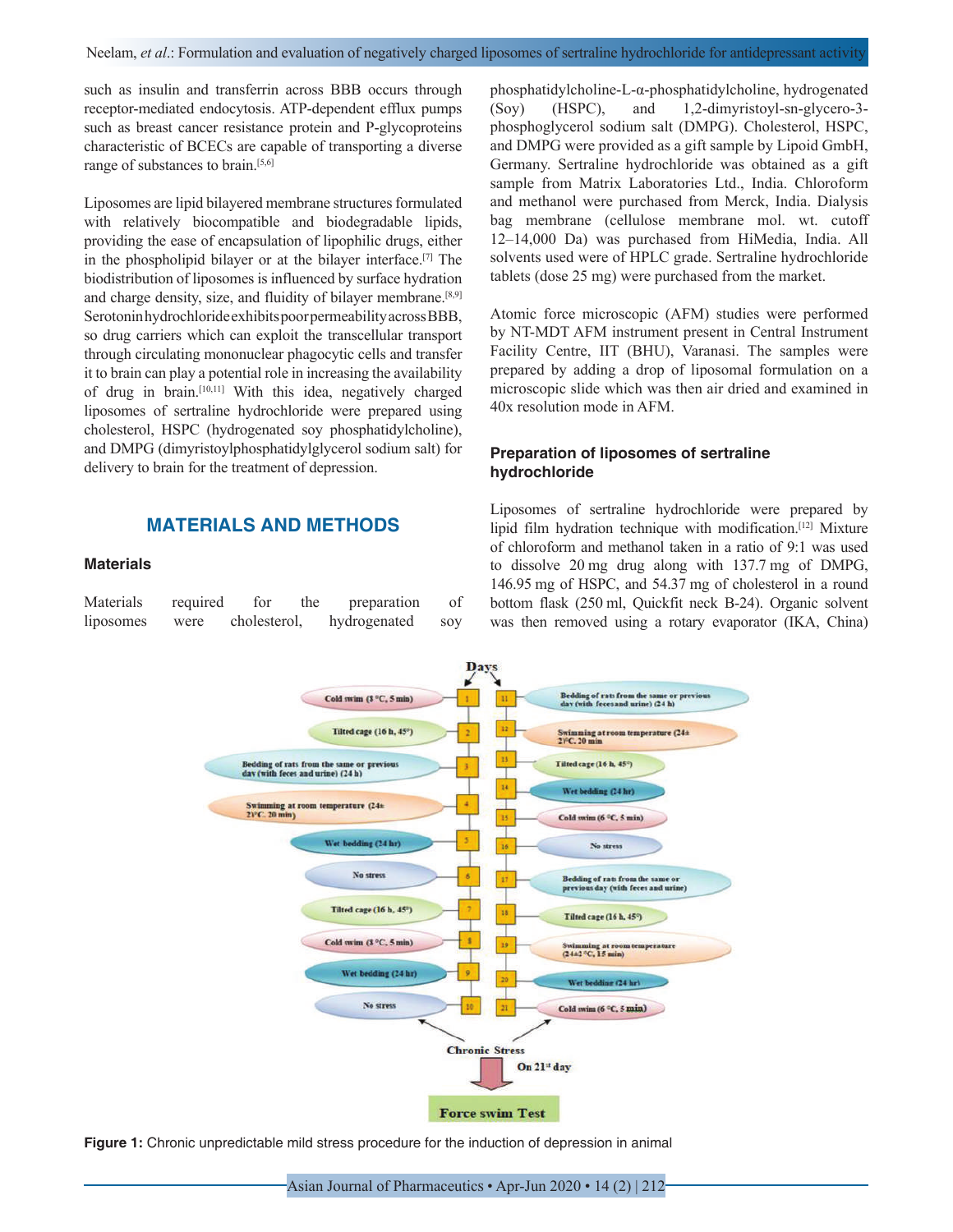operated at 50°C, 125 rpm for 45 h under reduced pressure. The lipid film formed was hydrated with 20 ml of phosphate buffer (pH 7.4) and rotated again for 45 min. The particle size of the liposomes formed was reduced by sonication for 3 min on an ice bath. The resultant liposomal suspension was lyophilized at −40°C for 24 h and stored. Lyophilization was performed using a Benchtop freeze dryer (Labconco Corp., USA).



**Figure 2:** Scanning electron microscopic images of liposomes (a) scale of 2  $\mu$ m and (b) scale of 1  $\mu$ m.

#### **Physicochemical characterization of SRT liposomes**

#### *Measurement of particle size*

The vesicle size of liposomes was determined using  $DELSA^{TM}$ NANO (Beckman Coulter, Inc.). The samples were diluted with ultrapurified water and the estimations were made at 20°C.

## *Solid-state characterization studies (SEM, FTIR, XRD and AFM)*

The surface morphology of prepared liposomes was assessed using environmental scanning electron microscopy (SEM) (FEI QuantaTM 200, USA) having a secondary electron detector at accelerated voltage of 20 kV. The samples were splutter coated with aluminum pre-coated with silver glue, under vacuum and observed in SEM.

Further characterizations were performed by Fouriertransform infrared (FTIR) spectroscopy. FTIR spectra of lyophilized liposomes, individual excipients, and the physical mixture at the same loading ratios were collected using FT-IR spectrometer (Shimadzu, Model 8400S, Japan).

The scanning electron microscopic studies showed that liposomes exhibited spherical shape in the nano-size range as shown in Figure 2.

In general, morphological information like surface roughness can be obtained by AFM by analyzing the isolated single particles, which provide the shape and surface roughness of particles. Two dimensional and corresponding three dimensional views of liposomes have been shown in Figure 3a and b, respectively. The average height of liposomes, as obtained through AFM was 53.459 nm. Further, roughness of liposomes was also measured by using Nova Px 3.1.0 Rev 3880 software. The average roughness of liposomes was found to be 15.425 nm which reflects liposomes have a smooth surface. Estimation of roughness of particles gives an idea about the mechanism of interaction with cells and tissues.



**Figure 3:** AFM image of liposomes in a) Two dimension and b) Three dimension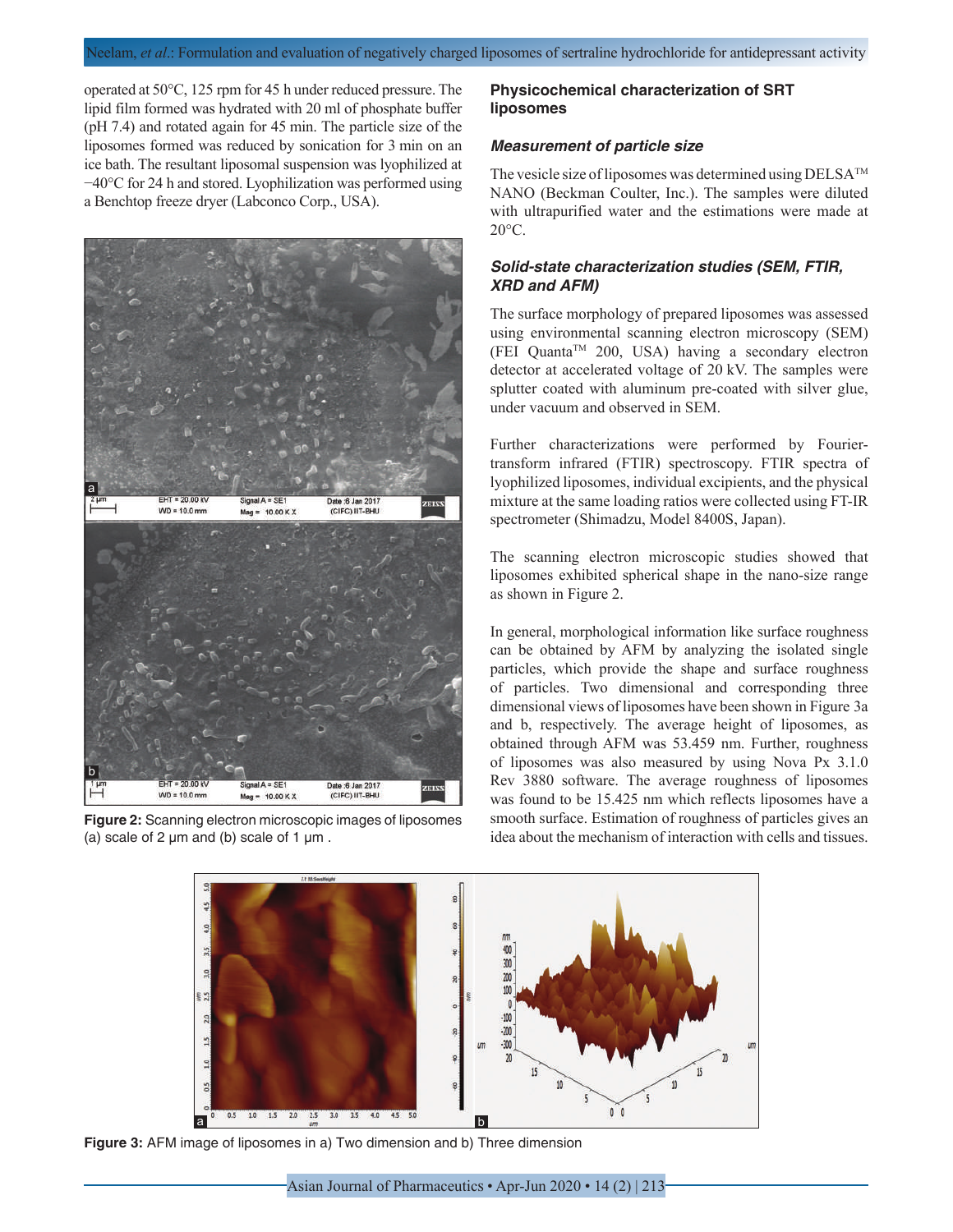

**Figure 4:** FTIR spectrum of (a) sertraline hydrochloride (SRT); (b) DMPG; (c) HSPC; (d) Cholesterol; (e) physical mixture; and (f) liposomes

The crystallographic structure of SRT liposomes was also determined by X-ray diffraction (XRD) analysis. Powder XRD patterns of SRT (pure drug), physical mixture of drug and excipients, and SRT-loaded liposomes were collected in transmission using a X-ray diffractometer (PANalytical's X'Pert PRO MRD) with monochromatic CuK $\alpha_1$  radiation ( $\lambda = 1.5406$  nm) generated at a voltage of 45 kV and current of 40 mA. The scanned angles were set from  $10^{\circ}$  <  $2\theta$  > 70° with a step size of 0.001°/min at 25°C temperature.

#### *Entrapment efficiency of the liposomal formulation*

The entrapment efficiency is a ratio of the amount of drug entrapped in liposomes to total drug present in liposomal suspension. The suspension was ultracentrifuged at 5000 rpm for 15 min at 4°C in cooling centrifuge (REMI). After centrifugation, the supernatant containing free drug was separated. The supernatant was centrifuged again at 15,000 rpm at 4°C for 30 min. After the removal of pelleted liposomes, the supernatants so obtained were pooled and drug content was estimated by UV–visible spectrophotometric method at 273 nm.[12,13] The entrapment efficiency was then calculated using the following equation:

EE (%) = ((Total Drug Content− Free dissolved drug)/ Theoretical Drug Content $) \times 100$ 

## *In vitro* **drug release studies and drug release kinetics**

The *in vitro* drug release studies were performed using dialysis bag diffusion method<sup>[14-16]</sup> in phosphate buffer (pH 7.4). Dialysis bag (cellulose membrane mol. wt. cutoff 12–14,000 Da, HiMedia, India) was hydrated overnight in dissolution media. A 2 ml of liposomal suspension was placed in the dialysis bag with the two ends tied and firmly clamped. The bag was immersed in a release chamber containing 100 ml of dissolution media under continuous stirring at 75 rpm at 37±0.5°C. Two-milliliter samples were withdrawn at fixed time intervals (0, 0.5, 1, 1.5, 2, 4, 6, 8, 12, 18, and 24 h), with the replacement of equivalent volume of fresh media (to maintain sink conditions). The drug content was analyzed after filtration through 0.2 μm syringe filter. The experimental data were fit into kinetic models: Zero order, first order, Higuchi, and Peppas–Korsmeyer, and based on correlation coefficient  $(R^2)$  values, drug release pattern was predicted.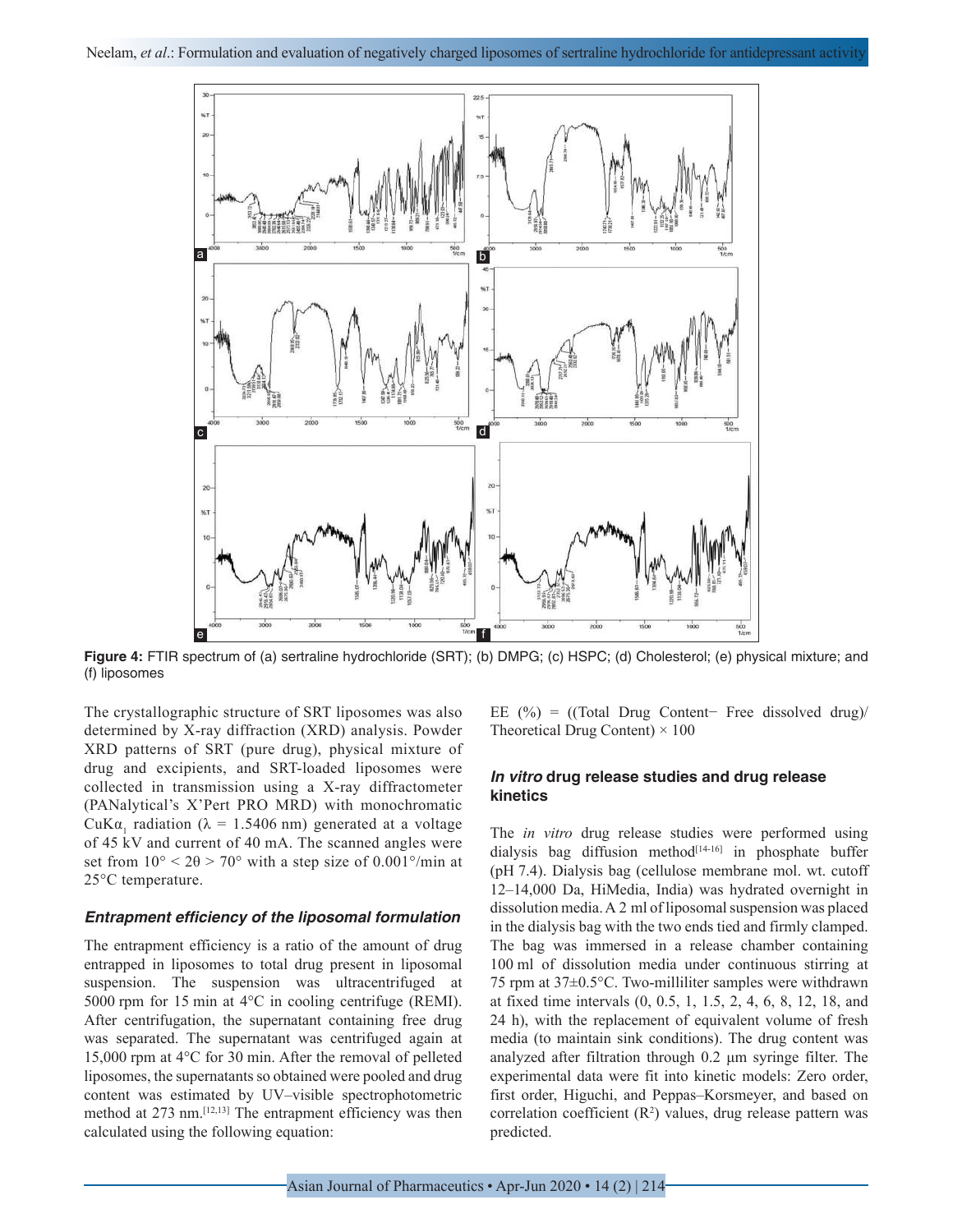

**Figure 5:** X-ray diffractograms of (a) sertraline hydrochloride (SRT); (b) cholesterol (CHOL); (c) HSPC; (d) DMPG; (e) physical mixture of SRT, CHOL, HSPC, and DMPG; (f) liposomes



**Figure 6:** *In vitro* release profile of sertraline hydrochloride from liposomes and free drug suspension in pH 7.4 phosphate buffer studied up to 24 h. Values represent Mean  $\pm$  SD ( $n = 6$ )

#### **Animal experiments**

The study protocol for animal studies was approved by the Animal Ethical Committee, Institute of Medical Science, Banaras Hindu University (Varanasi, India). Female Wistar rats weighing  $200 \pm 20$  g and 6–8 weeks old were housed in the animal house facility conditioned at  $20 \pm 2^{\circ}$ C and  $60 - 70\%$ RH with alternate 12 h dark and light cycle. The animals were provided free access to pelleted food and distilled water *ad libitum.* The dose of sertraline hydrochloride used for study 5 mg/kg body weight.[17]

## *Study of antidepressant-like activity*

## *Chronic unpredictable mild stress (CUMS) procedure* Animals were subjected to various unpredictable stresses as per the modified procedure previously described elsewhere.[18,19] Stress was given to animals once per day over a period of 21 days between 09:00 and 13:00 h. The procedures applied have been schematically represented in Figure 1.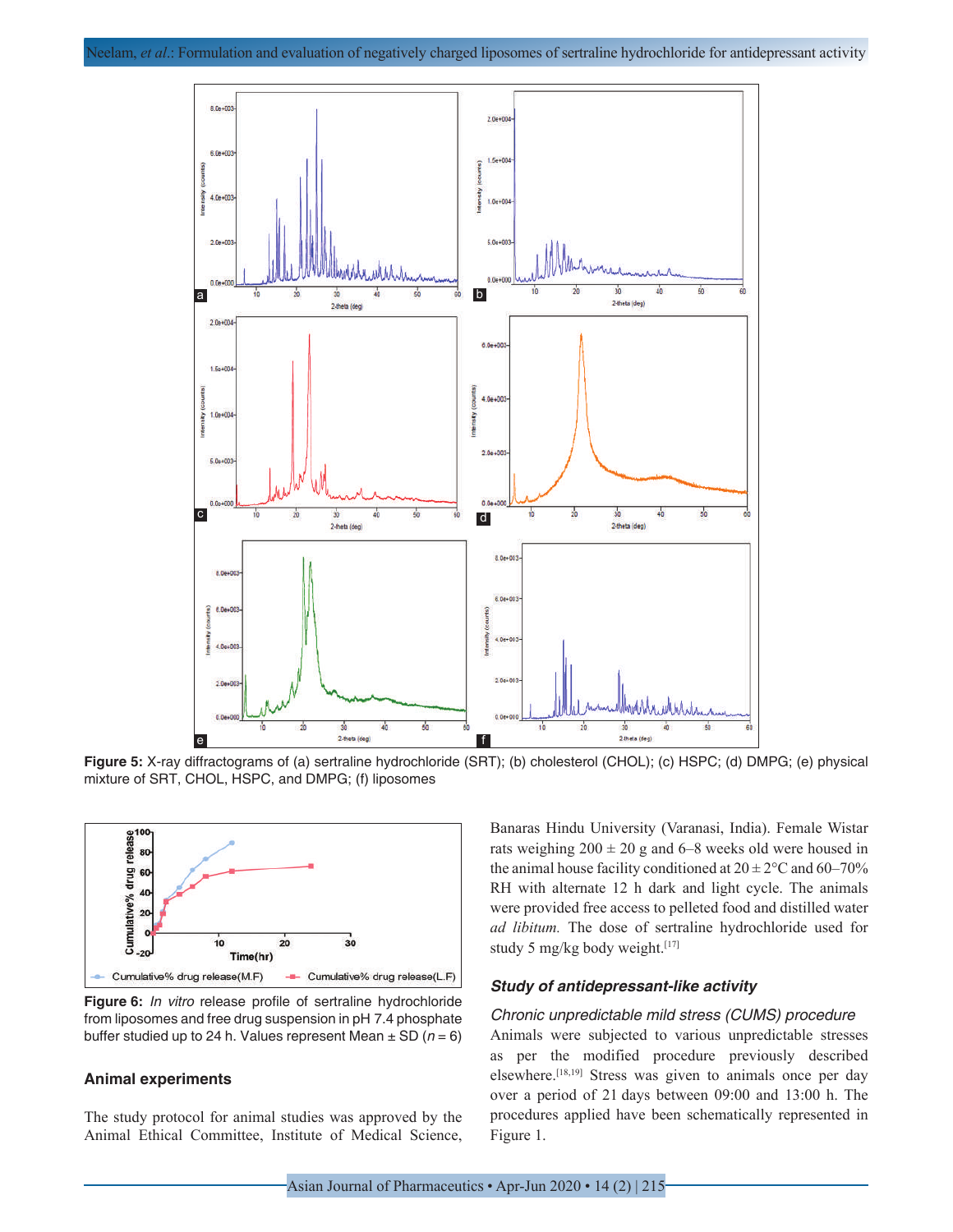

**Figure 7:** Effect of treatment on (a) swimming time; (b) immobility time; and (c) struggling time of rats. Data are expressed as mean and standard error (n=6); <sup>a</sup>P<0.05 versus Group I (control group); and <sup>b</sup>P<0.05 versus Group II (treatment group) in oneway ANOVA followed by Newman–Keuls *post hoc* test

| <b>Table 1:</b> Kinetic modeling of drug release data              |         |         |        |                        |
|--------------------------------------------------------------------|---------|---------|--------|------------------------|
| Regression Zero-order First-order Higuchi Korsmeyer<br>coefficient | release | release |        | model -Peppas<br>model |
| $R^2$                                                              | 0.6914  | 0.936   | 0.9769 | 0.9086                 |

#### *Forced swim test*

Briefly, the animals were placed individually in a glass cylinder 30 cm diameter  $\times$  60 cm height, filled with 40 cm of water at 25°C. Initially, the rats were placed in water for a training session (forced swim) for 15 min. After 24 h, rats were placed in the cylinder again for a 5 min test session. During the test session, rats were scored for immobility time (floating with only small movements necessary to keep their head above water), swimming time (pedaling or making circular movements), and struggling time (climbing walls or diving attempts to escape). The animals were scored by an observer blind to the treatment given to the animal.[20]

#### *Experimental treatment groups*

The animals were divided into three groups (12 animals/ group): Group I was administered with normal saline solution (control group), Group II was administered liposomal formulation through intravenous route (treatment group), and Group III (standard group) was administered sertraline hydrochloride tablets (marketed formulation) dispersed in pH 7.4 buffer through intraoral gavaging. Groups II and III were administered dose equivalent to 5 mg/kg body weight. After subjecting the animals for 21 days of chronic stress, on day 21, 1 h after the administration of vehicle, test, and standard drug to the animals, immobility time, swimming time, and struggling time were scored and recorded.<sup>[20]</sup>

## **RESULTS AND DISCUSSION**

#### **Physicochemical characterization**

#### *Measurement of vesicle size*

The liposomes vesicle sizes ranging from 30 nm to several micrometers.[21] The mean vesicle size of the liposomal formulation as measured by DELSATM NANO was found to be 154.10 nm.

The drug-excipient compatibility studies were evaluated by FTIR. The FT-IR spectra of lyophilized liposomes, individual drug and excipients, and their physical mixture at the same loading ratios were taken and interpreted [Figure 4a-f]. The spectra of physical mixture of SRT, DMPG, HSPC,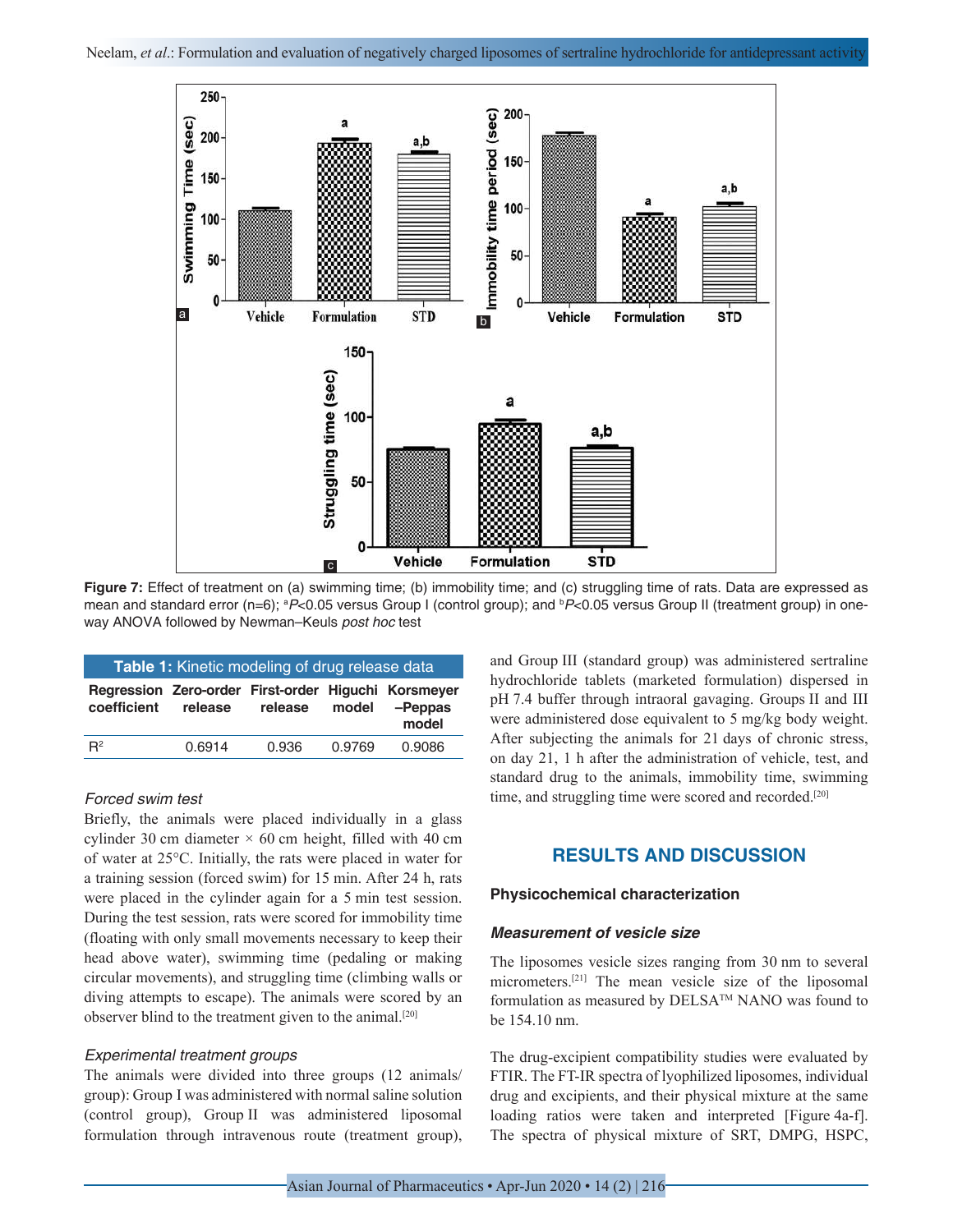and CHOL [Figure 4e] and liposomes [Figure 4f] showed the presence of all the characteristic peaks of individual components indicating no interaction between them.

## **CONCLUSIONS**

X-ray diffractograms of SRT, CHOL, HSPC, and DMPG are shown in Figure 5a-f. Appearance of no new peak or absence/ shift in original characteristic peak was observed in the case of liposomes. The XRD data revealed crystalline nature of drug and lipids indicating compatibility among them.

#### *Entrapment efficiency of the liposomal formulation*

Approximately  $69.46\% \pm 1$  of SRT was found to be entrapped in the liposomes. Liposomes were formulated using DMPG and HSPC. HSPC, which is a soy phospholipid, forms less rigid and permeable lipid films, whereas DMPG (glycerolbased phospholipid) forms rigid and stable layers. Addition of DMPG adds firmness to lipid bilayer, thereby enhancing the stability of liposomes.[22,23]

#### *In vitro* **drug release studies and drug release kinetics**

The *in vitro* release of SRT from liposomes was studied in phosphate buffer pH 7.4, using *in vitro* dialysis bag technique. The *in vitro* release pattern of SRT from pure drug suspension was also evaluated. A comparison of drug release pattern from liposomal formulation and pure drug suspension showed more than 80% release of drug from pure drug suspension within 12 h, however, the liposomal formulation showed a controlled release over a period of 24 h, releasing approximately 66.56% of the entrapped drug. The liposomal formulation releasing close to 30% of surface-bound drug within 5 h and remaining drug were released from the entrapped drug within the matrix [Figure 6].

The *in vitro* kinetic modeling [Table 1] showed that Higuchi model was the best fit model, indicating diffusion controlled release mechanism from liposomal vesicles.

#### **Study of antidepressant-like activity**

#### *Chronic unpredictable mild stress procedure*

After consecutive 21 days of chronic unpredictable mild stress procedure, antidepressant-like activity was evaluated by forced swim test, as shown in Figure 7a-c. Significant increase in the swimming time was observed in animals of treated with SRT liposomes (Group II) in comparison to Group I (control group) and Group III (standard group). Similarly, the immobility period was significantly reduced in Group II in comparison to Group I and Group III. Further, the struggling time observed for Group I and Group III were comparable, though significantly different from the formulation treated group (Group II). All values presented in Figure 7 are mean  $\pm$  SEM ( $n = 6$ ).

The present study was aimed at investigating behavioral effects of rats exposed to chronic mild stress procedure and thereafter evaluating their response to treatment with selective serotonin reuptake inhibitor sertraline hydrochloride. CUMS-induced depressive-like behavior was evaluated through forced swim test. FST was used to study the responsiveness toward treatment as measured by changes in swimming, immobility, and struggling behavior of rats. Our study showed decrease in helplessness of animals administered with negatively charged sertraline hydrochloride liposomes. The effects observed were significantly better than marketed formulation. The present study provides potential insight into the use of targeted drug delivery systems for the treatment of depression, thus providing the basis for future studies.

## **ACKNOWLEDGMENT**

This research work was supported by the Department of Pharmaceutical Engineering and Technology, IIT (BHU), Varanasi, Uttar Pradesh. The author would like to thank the department and faculties for their support and guidance.

## **ETHICAL DISCLOSURE**

The authors state that they have obtained appropriate institutional review board approval or have followed the principles outlined in the Declaration of Helsinki for all human or animal experimental investigations.

The study protocol for animal studies was conducted according to CPCSEA guidelines and approved by the Animal Ethical Committee, Institute of Medical Science, Banaras Hindu University (Varanasi, India).

## **REFERENCES**

- 1. Grover S, Dutt A, Avasthi A. An overview of Indian research in depression. Indian J Psychiatry 2010;52:S178-88.
- 2. Murdoch D, McTavish D. Sertraline. A review of its pharmacodynamic and pharmacokinetic properties, and therapeutic potential in depression and obsessivecompulsive disorder. Drugs 1992;44:604-24.
- 3. Daneman R, Prat A. The blood-brain barrier. Cold Spring Harb Perspect Biol 2015;7:a020412.
- 4. Hawkins BT, Egleton RD. Pathophysiology of the blood-brain barrier: Animal models and methods. Curr Top Dev Biol 2008;80:277-309.
- 5. Abbott NJ, Patabendige AA, Dolman DE, Yusof SR, Begley DJ. Structure and function of the blood-brain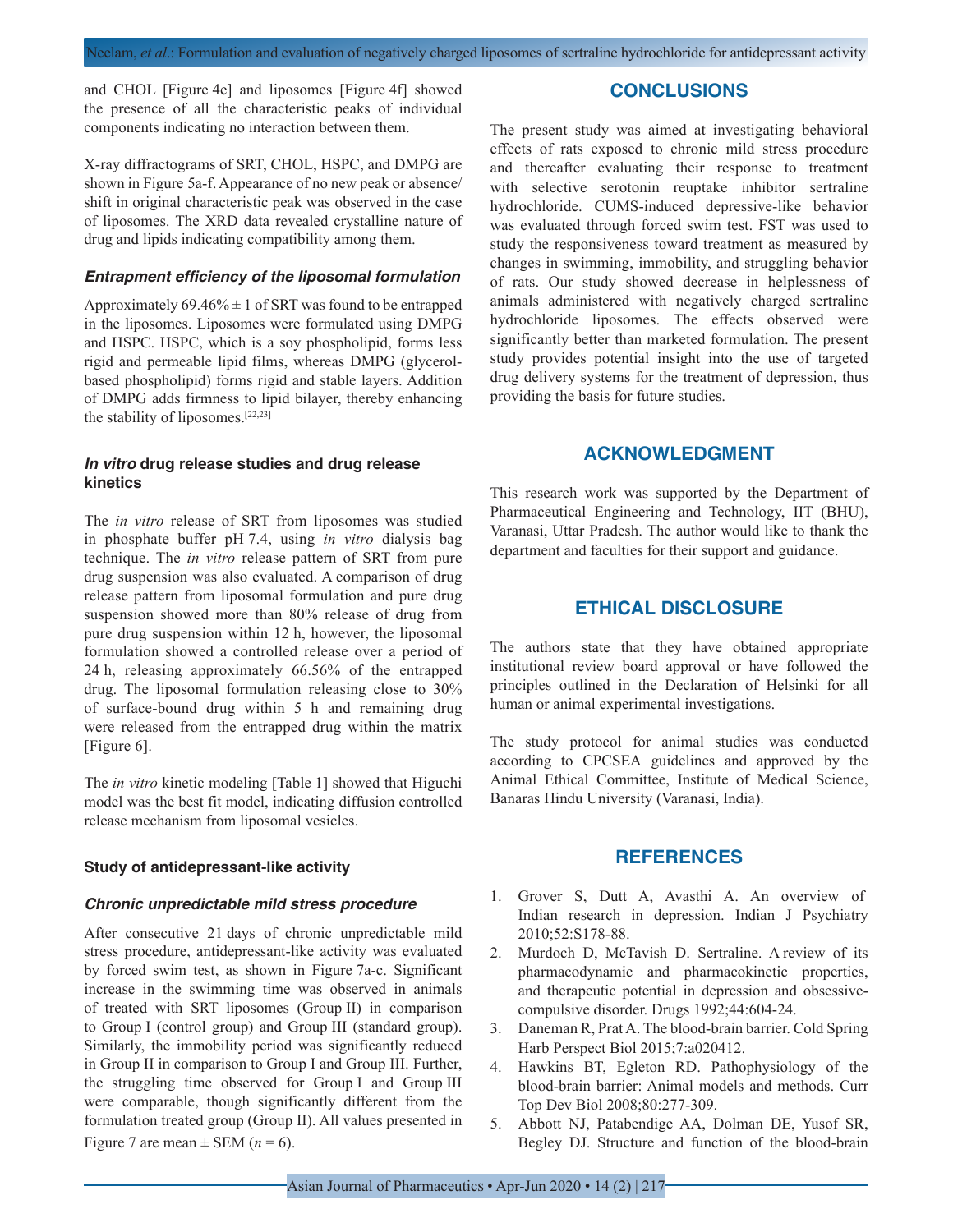#### Neelam, *et al*.: Formulation and evaluation of negatively charged liposomes of sertraline hydrochloride for antidepressant activity

barrier. Neurobiol Dis 2010;37:13-25.

- 6. Burkhart A. The Blood-brain Barrier *in vitro* Using Primary Culture : Implications for Studies of Therapeutic Gene Expression and Iron Transport : Ph. D Thesis. River Publishers; 2014.
- 7. Smith MW, Gumbleton M. Endocytosis at the bloodbrain barrier: From basic understanding to drug delivery strategies. J Drug Target 2006;14:191-214.
- 8. Torchilin VP. Recent advances with liposomes as pharmaceutical carriers. Nat Rev Drug Discov 2005;4:145-60.
- 9. Sharma A. Liposomes in drug delivery: Progress and limitations. Int J Pharm 1997;154:123-40.
- 10. Senior J, Crawley JC, Gregoriadis G. Tissue distribution of liposomes exhibiting long half-lives in the circulation after intravenous injection. Biochim Biophys Acta 1985;839:1-8.
- 11. Afergan E, Epstein H, Dahan R, Koroukhov N, Rohekar K, Danenberg HD, *et al*. Delivery of serotonin to the brain by monocytes following phagocytosis of liposomes. J Control Release 2008;132:84-90.
- 12. Perrett S, Golding M, Williams WP. A simple method for the preparation of liposomes for pharmaceutical applications: Characterization of the liposomes. J Pharm Pharmacol 1991;43:154-61.
- 13. Hathout RM, Mansour S, Mortada ND, Guinedi AS. Liposomes as an ocular delivery system for acetazolamide: *In vitro* and *in vivo* studies. AAPS PharmSciTech 2007;8:1.
- 14. Bhalerao SS, Raje Harshal A. Preparation, optimization, characterization, and stability studies of salicylic acid liposomes. Drug Dev Ind Pharm 2003;29:451-67.
- 15. Rawat MK, Jain A, Mishra A, Muthu MS, Singh S. Effect of lipid matrix on repaglinide-loaded solid lipid nanoparticles for oral delivery. Ther Deliv 2010;1:63-73.
- 16. Gonzalez-Mira E, Egea MA, Souto EB, Calpena AC, García ML. Optimizing flurbiprofen-loaded NLC by central composite factorial design for ocular delivery. Nanotechnology 2011;22:045101.
- 17. Mukherjee S, Sen S, Biswas A, Barman TK, Tripathi SK. Impact on behavioral changes due to chronic use of sertraline in Wistar albino rats. Indian J Pharmacol 2015;47:657-62.
- 18. Yang CR, Zhang ZG, Bai YY, Zhou HF, Zhou L, Ruan CS, *et al*. Foraging activity is reduced in a mouse model of depression. Neurotox Res 2014;25:235-47.
- 19. Bai YY, Ruan CS, Yang CR, Li JY, Kang ZL, Zhou L, *et al*. ProBDNF signaling regulates depressionlike behaviors in rodents under chronic stress. Neuropsychopharmacology 2016;41:2882-92.
- 20. Murua VS, Molina VA. Effects of chronic variable stress and antidepressant drugs on behavioral inactivity during an uncontrollable stress: Interaction between both treatments. Behav Neural Biol 1992;57:87-9.
- 21. Akbarzadeh A, Rezaei-Sadabady R, Davaran S, Joo SW, Zarghami N, Hanifehpour Y, *et al*. Liposome: Classification, preparation, and applications. Nanoscale Res Lett 2013;8:102.
- 22. Dinu-Pîrvu C, Ferdes M, Butu A, Ortan A, Ghica V. Physicochemical investigation of low soluble biocompounds entrapped in lipid carriers. Farmacia 2013;61:182-92.
- 23. Li J, Wang X, Zhang T, Wang C, Huang Z, Luo X, *et al*. A review on phospholipids and their main applications in drug delivery systems. Asian J Pharm Sci 2015;10:81-98.

**Source of Support:** Sertraline hydrochloride was obtained as a gift sample from Matrix Laboratories Ltd. **Conflicts of Interest:** None declared.